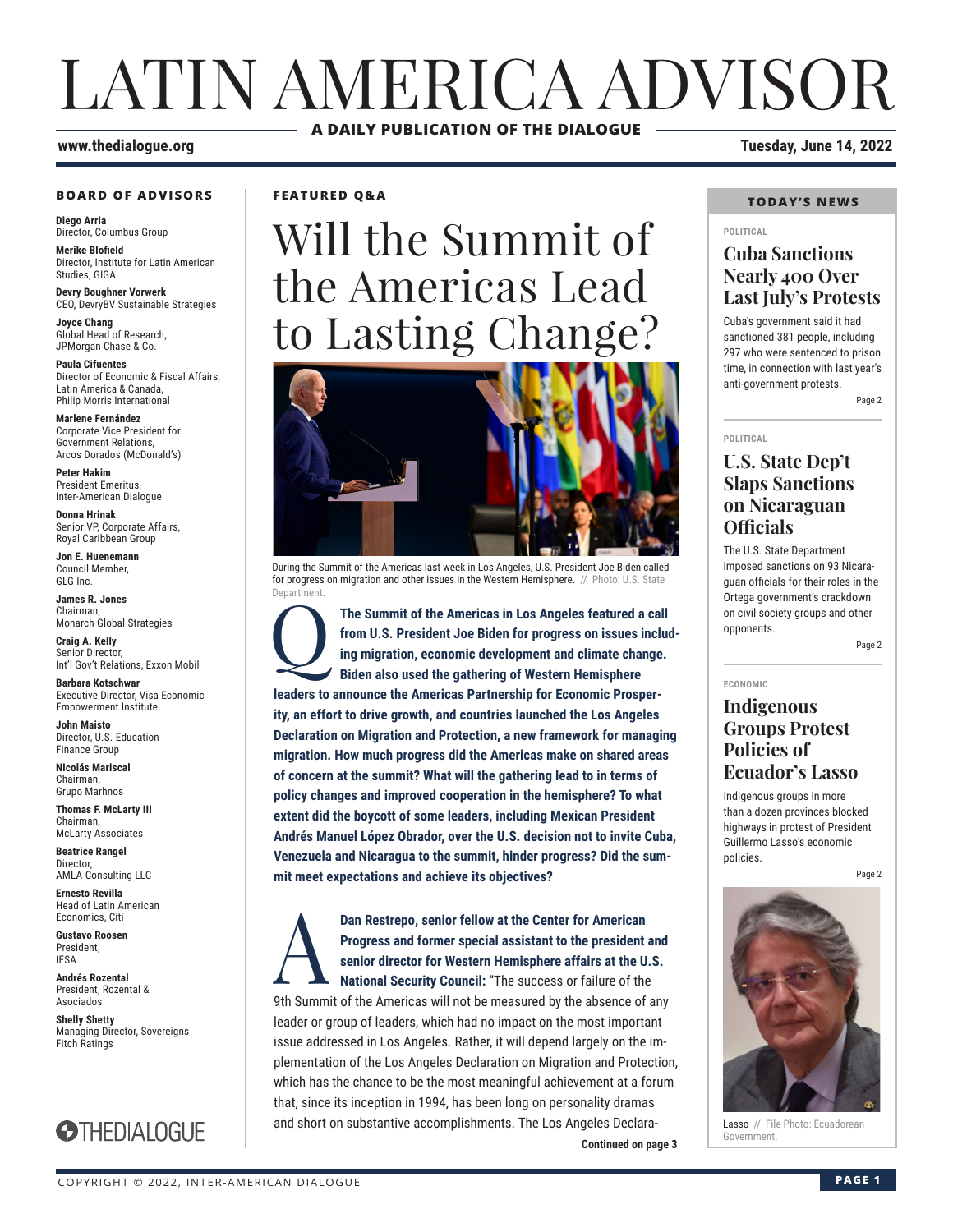## **POLITICAL NEWS**

## Cuba Sanctions Nearly 400 Over Last Year's Protests

Cuba's government said Monday that authorities had sanctioned 381 people, including 16 youths between the ages of 16 and 18, in connection to widespread anti-government protests in July of last year, Reuters reported. Of the people sanctioned, 297 were sentenced to between five and 25 years in prison after being convicted of crimes including sedition, sabotage, robbery with force and public disorder, the Cuban attorney general's office said in a statement to state-run media. "The Attorney General's Office continues to inform the public about the legal response to the events of July 11, 2021, which attacked the constitutional order and the stability of our socialist state," the office said in the statement. Eighty-four people, including 15 youths, were not sentenced to prison time, though those people did face harsher sentences if they committed new offenses or violated sanctions imposed upon them, authorities said, Reuters reported. In January, Cuba's government said authorities had charged 790 people, including 55 people younger than 18, in connection with the protests. Some of them are still awaiting sentencing or have appealed sanctions, the wire service reported. The U.S. government, the European Union and human rights groups have repeatedly called for the release of sentenced protesters and have said their trials are not transparent. "When thousands of Cubans took to the streets in July, the Cuban government responded with a brutal strategy of repression designed to instill fear and suppress dissent," Juan Pappier, the senior Americas researcher at Human Rights Watch, said last October, Al Jazeera reported. "Peaceful protesters and other critics have been systematically detained, held incommunicado and abused in horrendous conditions, and subjected to sham trials following patterns that indicate these human rights violations are not the actions of rogue agents," he added. Human Rights Watch also

accused the Cuban government of committing "arbitrary detention, ill treatment of detainees and abuse-ridden criminal prosecutions" in response to "overwhelmingly peaceful" protests. [Editor's note: See related **[Q&A](https://www.thedialogue.org/wp-content/uploads/2021/12/LAA211206.pdf)** in the Dec. 6 issue of the Advisor.]

# U.S. State Dep't Slaps Sanctions on 93 Nicaraguan Officials

The U.S. State Department on Monday imposed sanctions on an additional 93 Nicaraguan officials, restricting them from entering the United States, the Associated Press reported. Last year, Nicaraguan authorities imprisoned dozens of opposition leaders, allowing President Dan-

## **The regime holds over 180 political prisoners, with many suffering from a lack of adequate food, proper medical care and even sunlight."**

**— Antony Blinken**

iel Ortega to run virtually uncontested in the country's presidential election last November. The election has been seen internationally as a sham. The officials that the State Department sanctioned include judges who convicted opposition leaders and legislators who have taken part in the suppression of civil society groups and nongovernmental organizations, the AP reported. "The regime holds over 180 political prisoners, with many suffering from a lack of adequate food, proper medical care and even sunlight," Secretary of State Antony Blinken said in a statement, Agence France-Presse reported. "The United States reiterates its call for the immediate and unconditional release of those unjustly detained and the restoration of democracy and the rule of law in Nicaragua," he added. At last week's Summit of the Americas, Blinken questioned Ortega's recent decision to

## **NEWS BRIEFS**

## **Indigenous Groups Protest Economic Policies of Ecuador's Lasso**

Indigenous groups in at least 16 provinces throughout Ecuador on Monday blocked off highways as a start to a reportedly indefinite protest against President Guillermo Lasso's economic policies, Reuters reported. The Indigenous and civil society organizations have set a list of 10 concessions they want from the Lasso administration, including freezing gasoline prices, extending debt payoff deadlines for small farmers and putting a stop to any additional mining and oil development, the wire service reported.

## **LATAM Airlines Seeks Approval for New Loans to Exit Bankruptcy**

Chile-based LATAM Airlines Group on Monday requested that a judge approve \$2.75 billion in new loans in an effort to fund the company's exit from Chapter 11 bankruptcy, Reuters reported. U.S. Bankruptcy Judge James Garrity in Manhattan is expected to review the request on June 23. The company has commitments to Goldman Sachs, JPMorgan Chase Bank, BNP Paribas and Barclays Bank, among others.

## **APA Reports Unsuccessful Drilling Attempt at Well Off Suriname's Coast**

Oil and gas producer Apache's parent company, APA Corp., said on Monday that an exploratory well off of Suriname's coast struck water, marking an unsuccessful drilling effort at the Rasper well, Reuters reported. The company will move its drillship to the next well in Block 53, of which APA holds a 45 percent stake. "We think the more impactful news will be the results from the Krabagu flow test that should include a resource assessment," said RBC Capital Markets analyst Scott Hanold.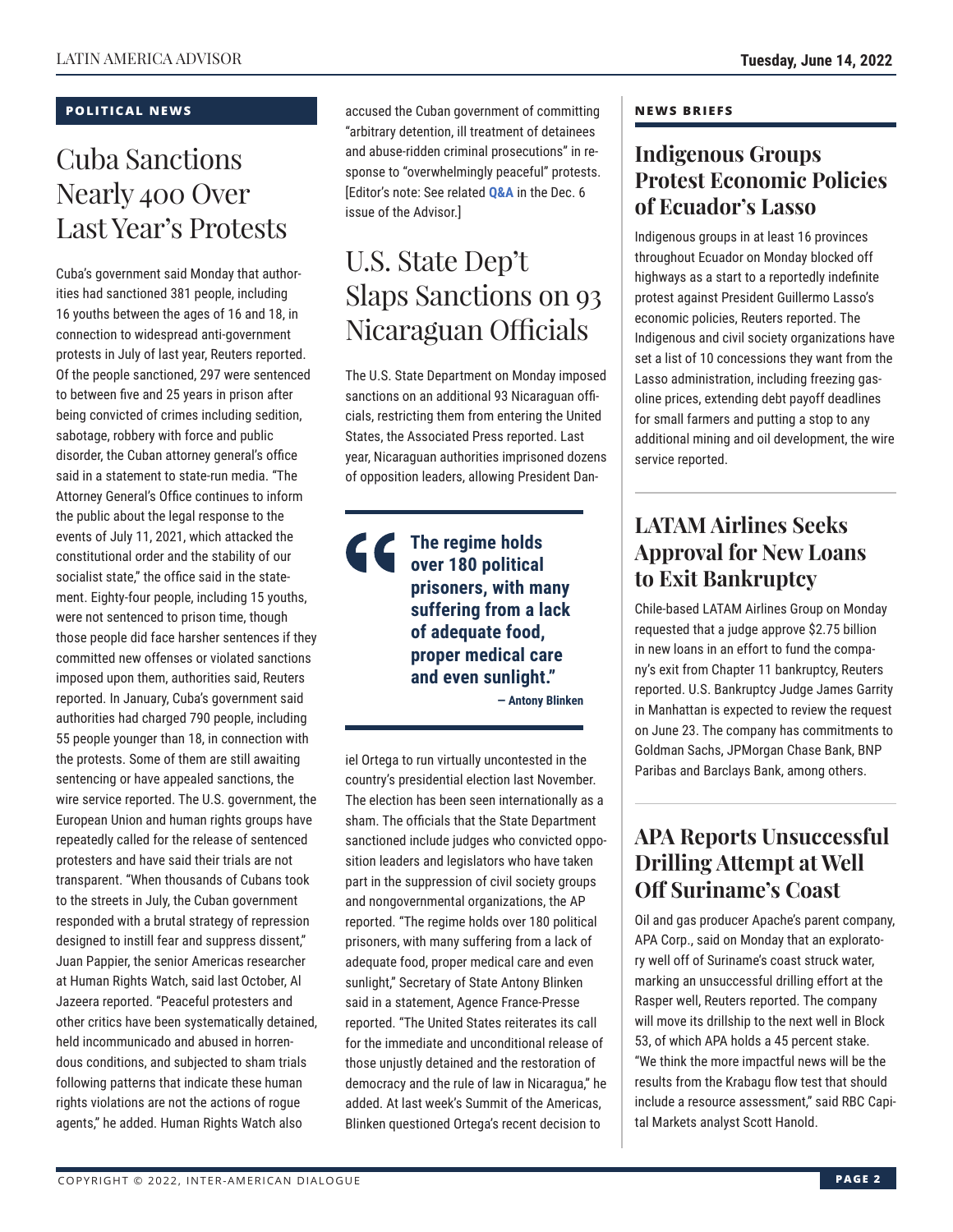allow Russian troops in the Central American country for anti-drug trafficking exercises and joint humanitarian assistance, saying that Russia does not "meet the credibility test" when it comes to these matters, AFP reported. [Editor's note: See related **[Q&A](https://www.thedialogue.org/wp-content/uploads/2022/02/LAA220222.pdf)** in the Feb. 22 issue of the Advisor.]

# Bachelet to Forgo Second Term as U.N. Human Rights Chief

Michelle Bachelet, the U.N. high commissioner for human rights, said Monday that she will not seek a new four-year term, the Associated Press reported. "I am not a young woman anymore and after a long and rich career, I want to go back to my country, to my family," Bachelet, 70, who served two nonconsecutive terms as Chile's president, told reporters, the AP reported. Human rights groups and some Western governments, including that of the United States, criticized Bachelet over her visit last month to China, saying that the conditions Chinese authorities imposed on the trip did not allow for a thorough assessment of the human rights environment there. However, Bachelet said she made the decision to end her tenure as the U.N. human rights chief before her visit to China. Bachelet, whose term ends Aug. 31, announced the decision Monday in her opening address to the summer session of the Human Rights Council, the AP reported. U.N. Secretary General António Guterres affirmed his support for Bachelet after her trip to China, and on Monday praised her "relentless" service in the U.N. role.

## **ECONOMIC NEWS**

# Colombian, Chilean Pesos Vulnerable: Wells Fargo Note

Currencies in Colombia and Chile have become among the most vulnerable to depreciation

#### **FEATURED Q&A / Continued from page 1**

tion opens the way to a coherent approach to addressing irregular migration that is almost certain to continue. Its successful implementation could both close 30 years of failed U.S. border-centric crisis management of migration and adequately resource efforts by countries across Latin America and the Caribbean to absorb millions forced to flee Venezuela, Haiti, Cuba and Nicaragua. It

## **The Los Angeles Declaration opens the way to a coherent approach to addressing irregular migration that is almost certain to continue." — Dan Restrepo**

could lead to an era in which efforts to catalyze economic stabilization and reactivation; expand legal pathways, including temporary labor and protection mechanisms; more effectively target human smuggling organizations; and coordinate rapid response to emergent migration events could usher in a new era in hemispheric migration management. Beyond the declaration, a series of key U.S. government deliverables—the launching of the Central American Service Corps, the continued growth of the Partnership for Central America, significant investments in

this year among emerging market economies, San Francisco-based Wells Fargo told clients in a research note circulated Monday. "Our framework identifies ... the Colombian peso and Chilean peso as the most vulnerable and the currencies likely to come under the most pressure," economists at the bank wrote. Other high beta currencies such as the Mexican peso and Indonesian rupiah could also see depreciation pressures build, the economists said. "Lower down on the vulnerability scale but still exhibiting signs of sensitivity is the Brazilian real," they added. The Turkish lira, South Afrifood security—also contribute to the possibility of the Los Angeles summit being a clear turning point toward a more integrated hemisphere-wide effort to mitigate, manage and order migration."

Roberta Lajous, former Mexican<br>
ambassador to Cuba, Bolivia<br>
and Spain: "This Summit of the<br>
Americas will be remembered<br>
for boing the first one to address migration **ambassador to Cuba, Bolivia and Spain:** "This Summit of the Americas will be remembered for being the first one to address migration as a crisis that affects all countries of the hemisphere. From Alaska to Patagonia, most countries are either losing the most dynamic agents of change in society or are absorbing migrants outside the law, creating a vulnerable and exploited underclass. The measures proposed by the Los Angeles Declaration, which at first sight appear meager, must be carefully analyzed and experienced on the ground in order to measure their impact and, if necessary, improved. The Los Angeles summit also addressed changes in the world order that have shown the fragility of global supply chains after the Covid-19 pandemic and the economic sanctions that followed the Russian invasion of Ukraine. Amid growing competition from China, the Americas Partnership for Economic Prosperity, announced by President Biden, will hopefully bring new opportunities for the hemisphere through 'nearshoring' or 'ally-shoring.' U.S. conflict with other world powers has increased regional cooperation

#### **Continued on page 4**

can rand and currencies in Eastern Europe may also see sizable selloffs, they added. Meanwhile "emerging Asia could be less vulnerable," the economists added. A flare-up in Covid-19 cases in Beijing has added to fears over global economic growth amid rising inflation and concerns of faster interest rate hikes from the U.S. Federal Reserve, Reuters reported Monday. As a result, a basket of Latin American currencies slipped 2.5 percent on Monday, hitting their lowest levels in four weeks, led by a 2.8 percent drop in Brazil's real, the wire service reported.